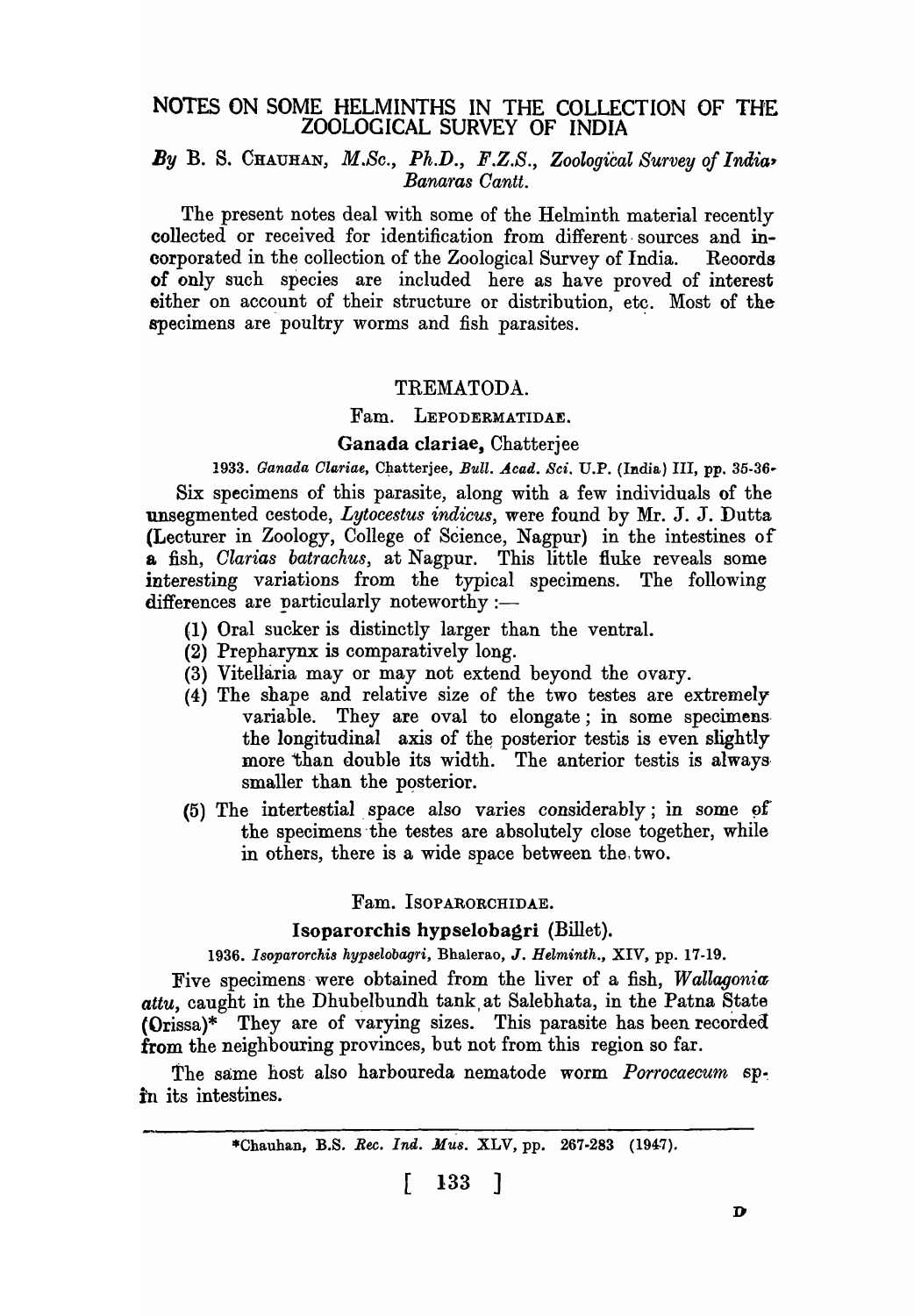# CESTODA.

# Fam. ANOPLOCEPHALIDAE.

# Paronia sp.

*1930. Paronia,* Southwell, *Fauna Brit. India,* Cestodes, II, pp. 46-49. 1935. Paronia, Bhalerao, *Imp. Counc. Agri. Res. Mono.* No. 6, pp. 129-130.

*paronia columbae* is the only species of this genus that has been recorded from India in pigeons from Bengal. The present speci mens were collected by  $\overline{Mr}$ . S. L. Zargar, from the intestines of fowls. at Gondia (C.P.) and Khandwa. They were found along with three or four specimens of *Ascaridia galli*, at both the localities. The collection from Khandwa also contained three Specimens of *Heterakis gallinae.*  Unfortunately, the segments of these parasites are too gravid to render their specific identification possible. In specimens of both the collections the proglottids have two sets of genital organs and the uterus extends beyond the lateral excretory vessels.

Fam. DAVAINEIDAE.

## Raillietina (Raillietina) tetragona (Molin).

1930. Raillietina (R.) tetragona, Southwell, Fauna Brit. India, Cestodes. II. pp. 74-75.

1942. Railleitina tetragona, Hughes and Schultz, Bull. Okla. Agri. & Mech. *Goll.* XXXIX (8), Res. Mem. No.2, p. 19.

This parasite, though occurs very commonly in fowls, in the Central Provinces has not so far been recorded. Several specimens of this tapeworm were obtained by Mr. Zargar, from the intestines of a *Deshi*  pullet and other fowls, at the Military Poultry Farm, Nagpur.

# Raillietina (Raillietina) ap.

Numerous specimens of this worm were collected by Mr. Zargar from the intestines of a dove at Nagpur. Their rostellum has a double row of hooks of uniform size and suckers are also armed with many rows of minute spines, but no definite specific identification of these tapeworms is possible on account of the segments being too gravid.

# Cotugnia cuneata var. nervosa Meggitt.

1925. *Cotugnia cuneata* var. *nervosa, Moghe, Rec. Ind. Mus. XXVII, p. 431* 1930. *Cotugnia cuneata var. nervosa,* Southwell, *Fauna Brit. India*, Cestoden, II, p. 107.

About eight specimens of this worm alone were collected by Mr. Zargar from the intestines of a pigeon at Gondia (C.P.). Moghe found these worms in association with Raillietina (Raillietina) nagpurensis, in every one of the thirty to forty pigeons, he examined. Southwell puts the species of this genus into two groups, one with "Rostellum, much smaller than suckers" and the other, with the "Rostellum approximating in size to suckers" He includes the species *cuneata* in the letter group He includes the species *cuneata* in the latter group. In all the specimens, in the present collection, the rosteHum is much larger than the suckers.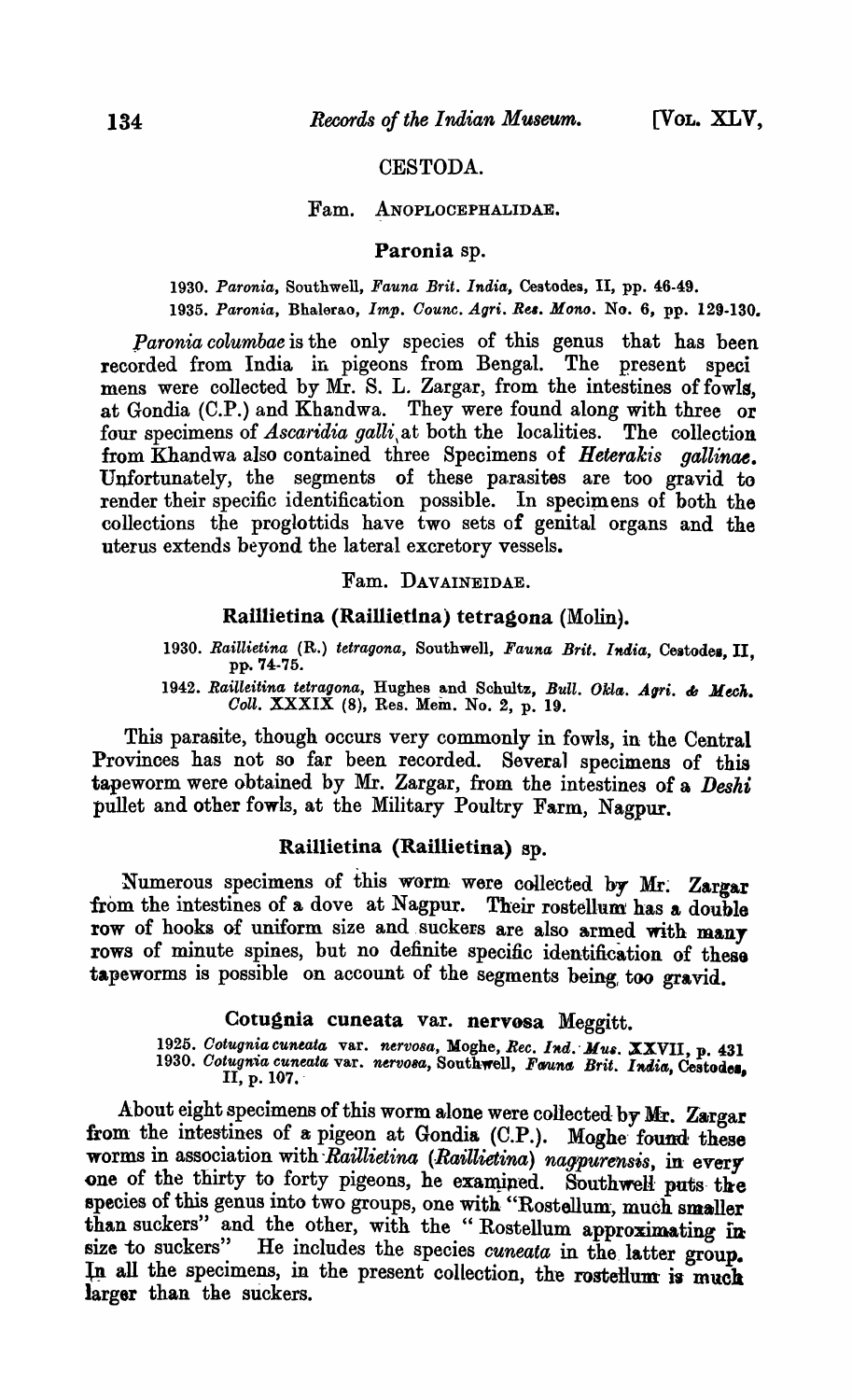#### Fam. HYMENOLEPIDAE.

# Hymenolepis gracilis (Zeder) Cohn.

*1930. Hymenolepis g'racilis,* Southwell, *Fauna Brit. India,* Cestodes, II, pp. 130- 131.

*1940. Hymenolepis gracilis,* Hughes, *Bull. Okla. Agri.* &: *Meek. Goll.,* No.8, p.13.

1941. *Hymenolepis gracilis,* Hughes, *Trans. Amer. Micro. Soc.* LX, p. 412.

Species of the genus *Hymenolepis* have not been recorded from ducks from the Central Provinces. Mr. Zargar obtained two specimens of *H. gracilis* for the first time from this region. He found them in the intestines of a duck in association with another species of the same genus, *Hymenolepis oweni,* at Nagpur. The specimens are contracted .and measure about 6-10 mm. in length and 0·5 mm. in width (maximum). The number of rostellar hooks is eight.

#### Hymenolepis oweni Moghe.

*1933. Hymenolepis oweni,* Moghe, *Parasit XXV,* pp. 337-39.

Many specimens of this parasite were collected by Mr. Zargar from the intestines of a duck at Nagpur, along with those of *Hymenolepis*  gracilis. These are much larger examples than the last species; their length being 29-53 mm. and maximum width about 1.0 mm. Suckers are armed but the number of rostellar hooks is only nine in each of the two scolices that I have in the collection. Moghe had collected his specimens from *Philomachus pugnax* L., from Nagpur.

#### Hymenolepis sp.

This collection of specimens of the genus *Hymenolepis* has proved -of special interest. They have the number of rostellar hooks only six. It is a larger form like *H. oweni,* the size of some of the pieces -with me being 30-40 mm. in length and about 1.5 mm. in breadth.



TEXT-FIG. 1.-Hymenolepis sp., shape of a rostellar hook.

Other noteworthy points are the presence of a sacculus accessorius, a **very** long cirrus sac, with a big internal vesicula seminalis and a voluminous receptaculum seminis. Specific identification of specimens has not been made definite as, unfortunately, I have only one scolex at my disposal. The shape of a rostellar hook is as shown in Text-fig. 1. Its length is  $58.4 \mu$ , the blade measuring  $20.0 \mu$ .

These specimens were also obtained by Mr. Zargar, from the intestines of a duck, at Nagpur.

#### Cestode sp. (Immature)

Four oval cysts, containing immature cestodes, were collected, **from** the liver of a fish host, *Ophicephalus punctatus* at Salebhata in the Patna State. Their maximum measurements are  $6.4 \times 4.0$  mm.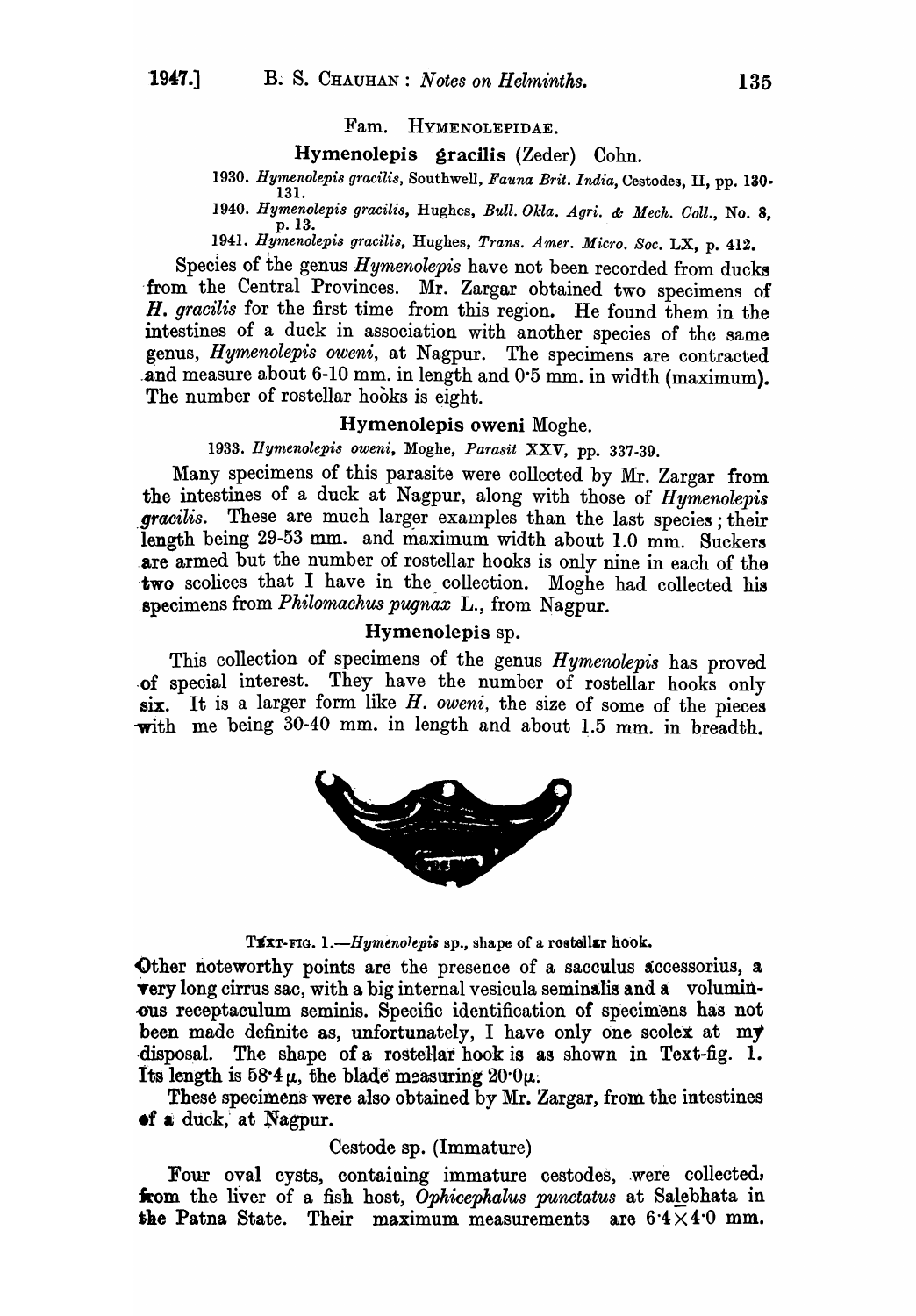# NEMATODA.

. Fam. ASCARIDAE. Sub-family. ANISAKINAE.

Porrocaecum pristis Baylis and Daubney.

*1922. porrocaecum pristis,* Baylis and Daubney, *Mem. Ind. Mus.,* VII, pp. 280.· 28l.

Only two somewhat immature female specimens of this parasite' were obtained by Mr. Zargar from a fish, *Wallagonia attu* (locally knownas *Paran*), a considerable number of which died in October, 1945, inthe tank water reservior of the Bengal Nagpur Railway, at Gondia· (C.P.). One of the parasites was found encysted in the peritoneal tissue of the body cavity of the host (Text-fig. 2). Regarding the fish mortality, the Veterinary Assistant Surgeon, Gondia reports: "... an appreciable-



TEXT-FIG. 2.-Porrocaecum pristis Baylis and Daubney (encysted).

mortality amongst fish was recorded in a tank situated close to Gondiatown. The fish used to jump out of the water and die within a couple' of minutes. No exact cause of death has yet been ascertained" It· was also reported that the diseased fish had no taste. Further inquiries bring out the fact that  $W$  attu was the only species of fish, which wasaffected. For want of sufficient material and detailed information, it is difficult to say whether the nematode parasites were in any way tesponsible for this fish mortality.

~orrocaecum sp. . . A single specimen of this nematode was obtained at Aalebhata, in. the Patna State, from the intestines of the same host  $(Wallagonia$  attu) which harboured *Isoparorchis* in its liver. The structure of the anterior portion of this parasite is somewhat interesting. It is roundish in shape and has two broad-based papillae, clearly seen, projecting out. But as there is a single damaged specimen in the collection, it has notbeen possible to give it a specific name.